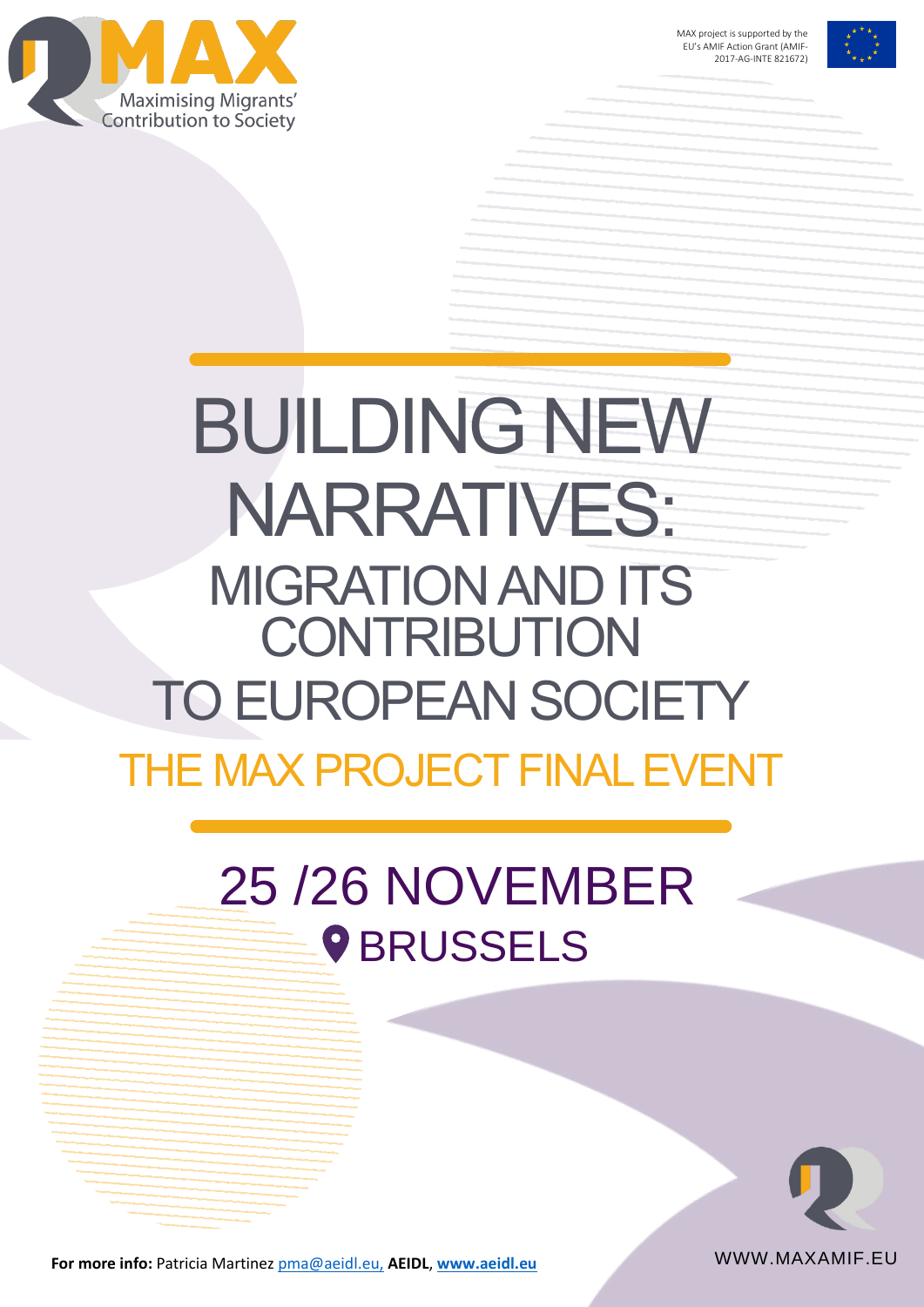



# **BUILDING NEW NARRATIVES Migration and its contribution to European society**

Over the last 3 years, the [MAX project,](http://www.maxamif.eu/) an initiative funded by the European Commission, has been working to change the narrative around the migration discourse. A total of 6 policy and research reports, two training courses on a solution-focused approach to migration reporting for over 100 journalists in 20 different countries, an online Diversity Film Festival and Award Ceremony with hundreds of candidates and more than 20 online and physical events are some of the outcomes of that work.

The MAX team believes that well-managed migration to Europe contributes to our societies, culture and economy. The integration and social inclusion of people with migrant backgrounds, refugees and asylum seekers is crucial for cultural exchange, economic development, fighting against the downward demographic slope and community cohesion. It also helps address skills gaps and labour shortages, and to boost economic performance overall. Currently in the EU, too many migrants face challenges in terms of unemployment, discrimination, non-recognition of certificates and diplomas, lack of educational and training opportunities, language barriers and limited social interaction with other local communities. 1

European societies are, and will continue to become, increasingly diverse. Notwithstanding the efforts and progress made, many third-country nationals across the EU continue to fare worse than EU citizens in terms of employment, education, and social inclusion outcomes.<sup>2</sup>

The 25<sup>th</sup> and 26<sup>th</sup> November the MAX project invites you to hear and debate with us the findings of the MAX project and, most importantly, the voices and experiences of the migrants, as well as all those actors working on social inclusion and migration policies at local, national and EU levels, to continue working together for real inclusive societies. On the  $26<sup>th</sup>$ , the role of art, culture and creativity in changing the narrative will be highlighted through film screening, music, food, literature and art exhibitions.

<sup>1</sup> EC press release 22 July 2020, Integration of migrants: Commission launches a public consultation and call for an expert group on the views of migrants, [https://ec.europa.eu/commission/presscorner/detail/en/ip\\_20\\_1364](https://ec.europa.eu/commission/presscorner/detail/en/ip_20_1364) <sup>2</sup> See Eurostat data: http://ec.europa.eu/eurostat/statistics-explained/index.php/Migrant\_integration\_statistics\_-\_overview and OECD/European Union (2015), Indicators of Immigration on Integration 2015 – Settling In[:](http://www.oecd.org/els/mig/Indicators-of-Immigrant-Integration-2015.pdf) [http://www.oecd.org/els/mig/Indicators-of-Immigrant-Integration-2015.pdf.](http://www.oecd.org/els/mig/Indicators-of-Immigrant-Integration-2015.pdf)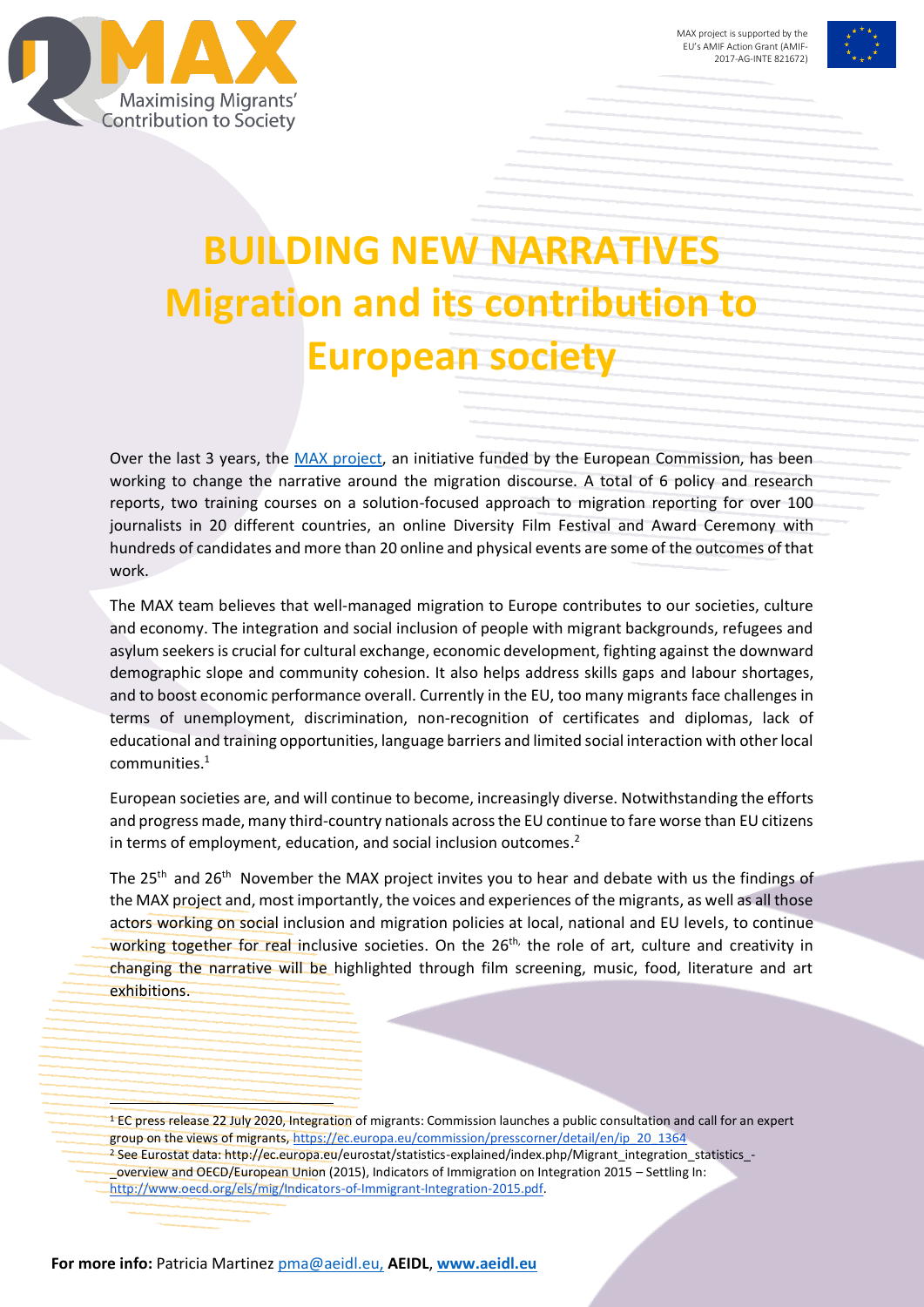



# **Programme 25th at Les Ateliers des Tanneurs, Rue des Tanneurs 60A, 1000 Bruxelles**

| 09:00 - 09:30   | <b>Welcome coffee and registration</b>                                                                                                                                                                          |
|-----------------|-----------------------------------------------------------------------------------------------------------------------------------------------------------------------------------------------------------------|
|                 | Come early and start networking with us!                                                                                                                                                                        |
| $09:30 - 10:00$ | <b>Official opening &amp; welcome</b>                                                                                                                                                                           |
|                 | Presentation of the MAX Journey and<br>Keynote Speech by the Commissioner for Home Affair Ylva Johansson (tbc)                                                                                                  |
| $10:00 - 11:00$ | <b>Migration landscape and voices</b>                                                                                                                                                                           |
|                 | Presentation of the main project results, policy recommendations and lessons learnt from<br>the last 'crisis', how to make Europe a safe place for migrants                                                     |
| 11:00 - 12:00   | Migrants' voices: Nothing about us without us!                                                                                                                                                                  |
|                 | There is no inclusion without representation. In this panel, migrants will share their stories,<br>ideas, opinions and recommendations for a more inclusive society benefiting all.                             |
| 12:00 - 13:30   | <b>LUNCH BREAK</b>                                                                                                                                                                                              |
| 13:30 - 14:30   | <b>Parallel sessions - Round 1</b>                                                                                                                                                                              |
|                 | Changing the narrative: how to communicate about migration to overcome wrong<br>$\bullet$<br>stereotypes and misperceptions                                                                                     |
|                 | Migrant women's journeys<br>≗                                                                                                                                                                                   |
|                 | The role of the social economy in supporting diverse ecosystems and migrants'<br>$\bullet$<br>integration                                                                                                       |
|                 | The impact of mass media on the migration discourses: how to counterbalance<br>$\bullet$<br>misinformation and wrong perceptions                                                                                |
| 14:30 - 15:30   | <b>Parallel sessions - round 2</b>                                                                                                                                                                              |
|                 | Integrating cities: access to local services for all<br>$\bullet$                                                                                                                                               |
|                 | Access to education: how to strengthen the educational ecosystem in cooperation<br>$\bullet$<br>with the Third Sector                                                                                           |
|                 | The importance of migrant workers during and after the COVID pandemic: main<br>$\bullet$<br>trends, challenges and opportunities                                                                                |
|                 | ICT and Digitalisation: towards integration of migrants and refugees. Stories around<br>≗<br>Europe                                                                                                             |
| $15:30 - 16:00$ | <b>COFFEE BREAK</b>                                                                                                                                                                                             |
| $16:00 - 16:45$ | The strategy going forward                                                                                                                                                                                      |
|                 | Panel discussion with representatives from several European Commission DGs to discuss<br>how all the lessons learnt, policy recommendations presented and feedback received from<br>migrants and civil society. |
| $16:45 - 17:15$ | <b>Closing words</b>                                                                                                                                                                                            |
| 17:30 - 18:30   | <b>Networking drinks</b>                                                                                                                                                                                        |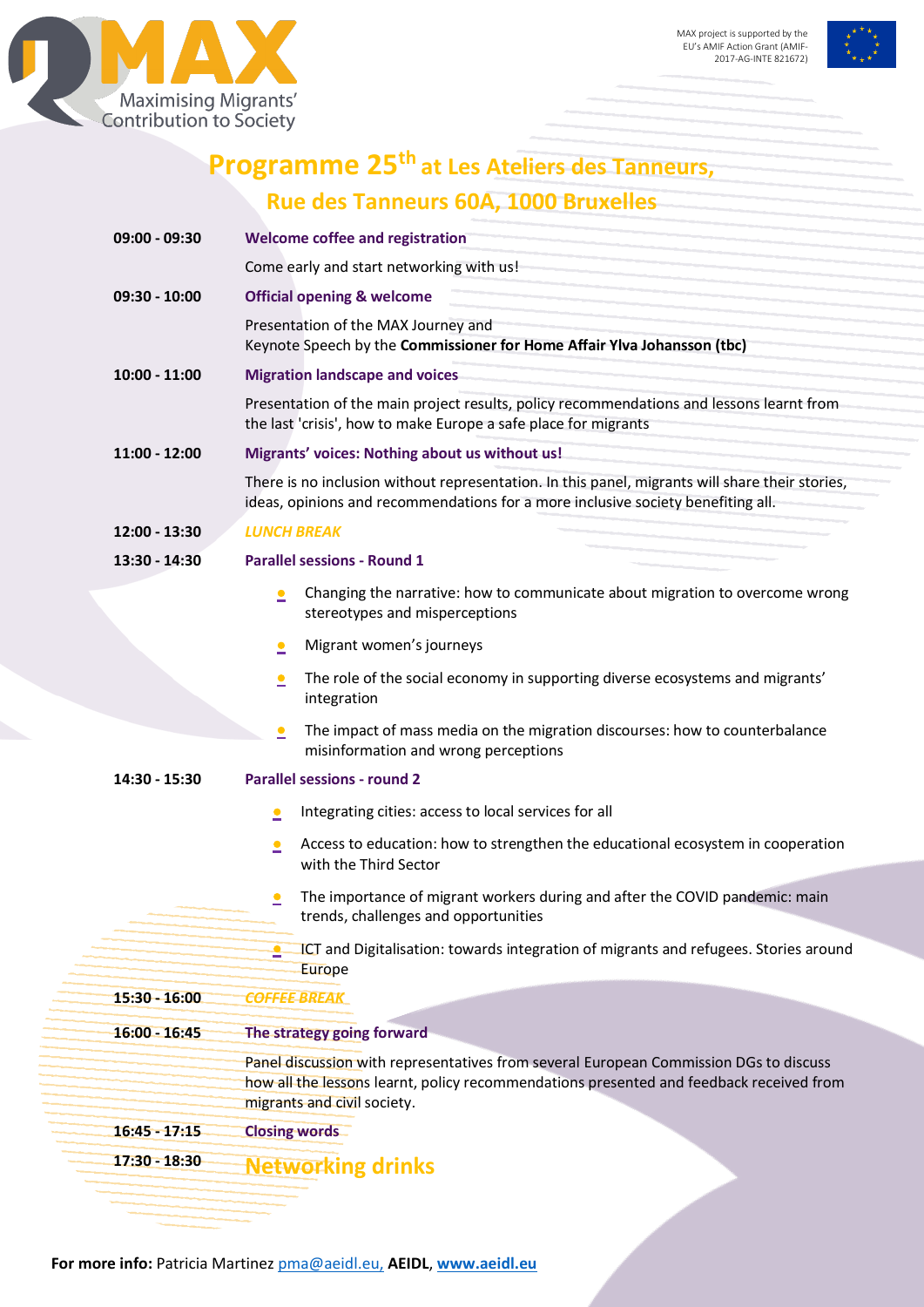



# **Programme 26th at the Museum of Natural Science of Belgium,**

# **Rue Vautier 29, 1000 Bruxelles**

| $16:30 - 17:00$ | <b>Welcome &amp; Opening</b>                                                                                                      |
|-----------------|-----------------------------------------------------------------------------------------------------------------------------------|
| $17:00 - 17:30$ | <b>Keynote speech</b>                                                                                                             |
| $17:30 - 18:15$ | Film Screening Migration Stories and panel discussion: The importance<br>of art, culture and creativity in changing the narrative |
| $18:15 - 21:00$ | Open buffet, art, culture & creativity exhibitions                                                                                |

#### **18:15 - 20.00 Art Exhibitions (Lobby BiodiverCITY)**

An exhibition of paintings and cartoons about migration made by refugee and migrant children Mosaic photography exhibition describing the contribution of immigrants to Belgium

#### **18:15 - 20.00 Gastronomy Fair (Mezzanine van de Galerij van de Dinosauriërs)**

Dishes that describe the traditions and rituals of immigrants living in Europe Gastronomy buffet: Cuisine of immigrant and refugee groups living in Belgium

#### **18:15 - 20:00 Media**

Social media corner

Interviews & Live broadcasting

**18:45 - 21:00 Concerts (Galerij van de Dinosauriërs)**

**Tatyos Ensemble 18:45 - 19:30**

Tatyos Ensemble takes you to southern rich and varied journey through both classical and popular music<https://www.youtube.com/watch?v=PcEuElvz-dw>

#### **In C 20:00 – 21:00**

Fourteen musicians with as many instruments as different cultural influences reflect the wealth of music in the city. To complete the picture, illustrator Gerda Dendooven provides colorful projections and Josse De Pauw also adds text for the first time. Expect a magical concert, a kind of tantric experience that enraptures you and lets you escape for a while<https://www.youtube.com/watch?v=aX96z7AuICs>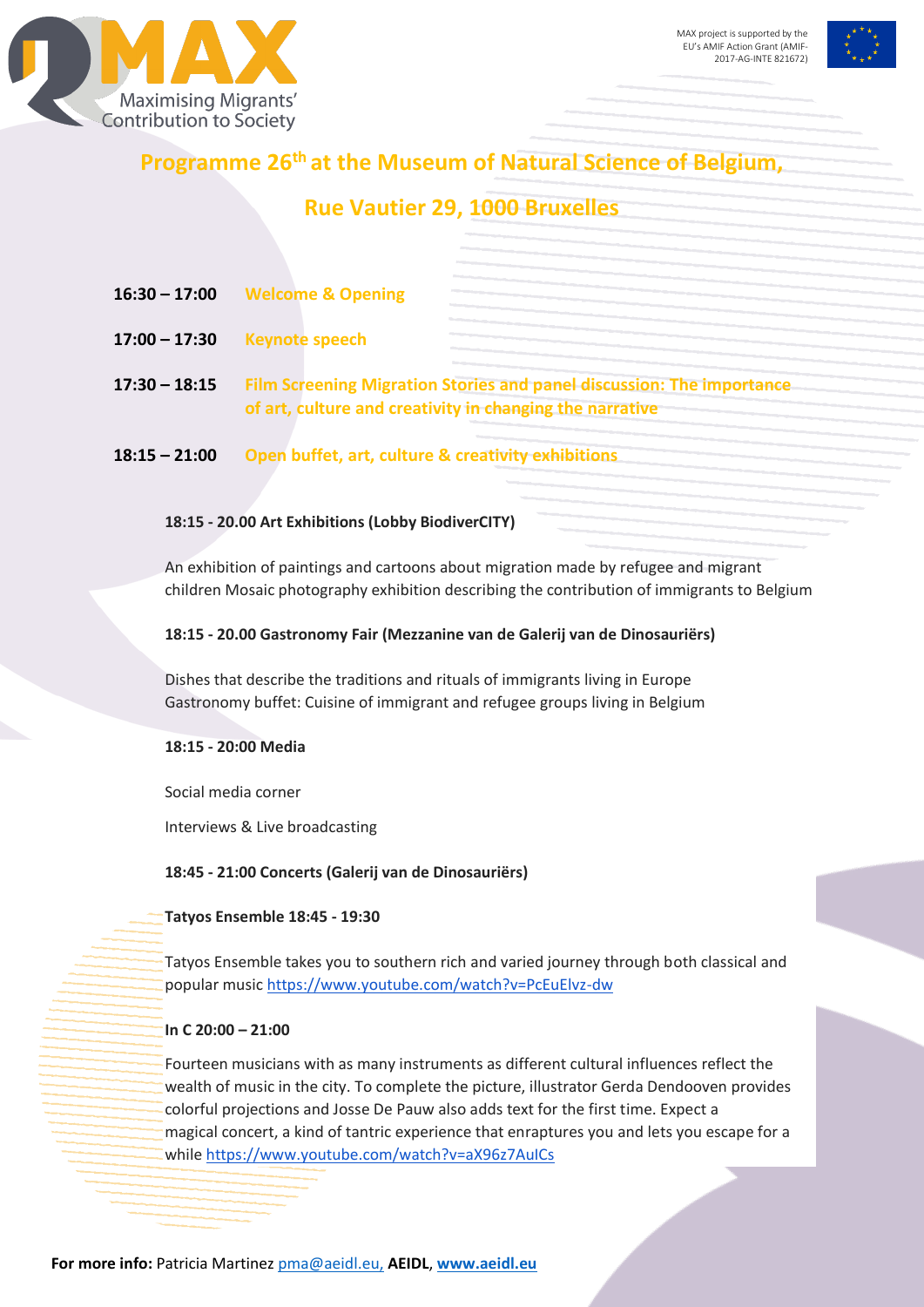



**PROGRAMME 25TH**

### **PANEL SESSIONS**

|                                                          | Opening & welcome to the MAX project final event!                                                                                                                                                                                                                                                                                                                                                                                                                                                                                                                                                                                                                                                                                                                                                                                                               |
|----------------------------------------------------------|-----------------------------------------------------------------------------------------------------------------------------------------------------------------------------------------------------------------------------------------------------------------------------------------------------------------------------------------------------------------------------------------------------------------------------------------------------------------------------------------------------------------------------------------------------------------------------------------------------------------------------------------------------------------------------------------------------------------------------------------------------------------------------------------------------------------------------------------------------------------|
| Time & place                                             | 9:30 am, Brussels (Les Ateliers des Tanneurs, Rue des Tanneurs 60A,<br>1000 Bruxelles/main conference room)                                                                                                                                                                                                                                                                                                                                                                                                                                                                                                                                                                                                                                                                                                                                                     |
|                                                          | Migrants are very often portrayed by the media and politicians as a<br>threat to national unity and social cohesion, and a burden on public<br>finances. This rhetoric has led to an increasingly hostile environment<br>and debate. The reality is in fact quite different. Overwhelming<br>evidence suggests that migrants are a benefit to society,<br>contributing more in taxes and social contributions than they<br>receive in benefits, boost the working-age population, bring in skills,<br>create enterprises, form a bridge to global markets and enrich<br>culture. A change of narrative is thus essential to work jointly                                                                                                                                                                                                                        |
| <b>Description &amp;</b><br>objectives of the<br>session | towards a future in a peaceful, cohesive and booming Europe. The<br>MAX project have implemented a set of actions to help create a<br>momentum, provide more visibility and a fairer account in the<br>media of the positive contribution of third-country nationals to our<br>societies. To set the scene for the rest of the conference, the project<br>will present the audience the key activities and results achieved<br>through the MAX journey. Such a project would have not been<br>possible without the commitment and financial support of the<br>Affairs.<br><b>The</b><br>Directorate-General<br>Migration<br>and<br>Home<br>Commissioner for Home Affair Ms. Ylva Johansson (tbc) will<br>present the main priorities and actions for the Commission<br>department responsible for EU policy on migration and home<br>affairs in the next years. |
|                                                          | Adem Kumcu, President of UNITEE, Project Coordinator of the                                                                                                                                                                                                                                                                                                                                                                                                                                                                                                                                                                                                                                                                                                                                                                                                     |
| <b>Speakers</b>                                          | <b>MAX project</b><br>Patricia Martinez, AEIDL, Project Manager for Local Engagement of<br>the MAX project<br>Ylva Johansson, Commissioner for Home Affair (tbc)                                                                                                                                                                                                                                                                                                                                                                                                                                                                                                                                                                                                                                                                                                |
|                                                          |                                                                                                                                                                                                                                                                                                                                                                                                                                                                                                                                                                                                                                                                                                                                                                                                                                                                 |
| <b>Moderator and</b>                                     | <b>Anya Sitaram</b>                                                                                                                                                                                                                                                                                                                                                                                                                                                                                                                                                                                                                                                                                                                                                                                                                                             |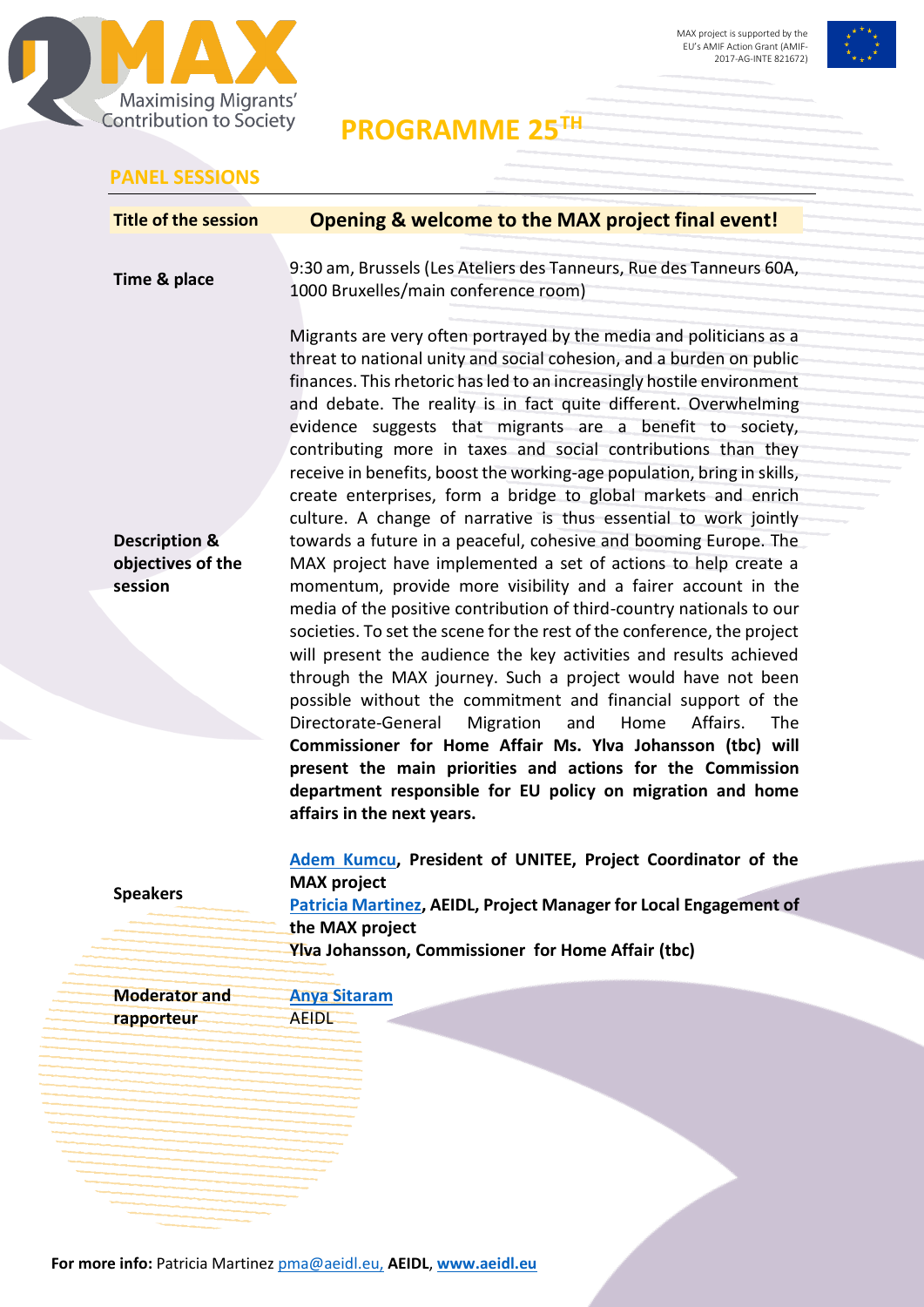



| Time & place                                             | <b>Migration landscape and voices</b>                                                                                                                                                                                                                                                                                                                                                                                                                                                                                                                                                                                       |
|----------------------------------------------------------|-----------------------------------------------------------------------------------------------------------------------------------------------------------------------------------------------------------------------------------------------------------------------------------------------------------------------------------------------------------------------------------------------------------------------------------------------------------------------------------------------------------------------------------------------------------------------------------------------------------------------------|
|                                                          | 10:00 am, Brussels (Les Ateliers des Tanneurs / main conference<br>room)                                                                                                                                                                                                                                                                                                                                                                                                                                                                                                                                                    |
|                                                          | MAX partners conducted for more than a year a literature and<br>research exercise about the benefits (economic, social, cultural) of<br>a diverse society and about the image of migrants as channelled in<br>the news, associated fears, experiments and solutions. Such an<br>intense exercise, led by the experts from Idea International AISBL<br>Professor Umberto Triulzi (University of Rome "La Sapienza"), Dr<br>Charlie Dannreuther (University of Leeds) and Old Nord (expert at<br>Idea International AISBL), culminated with the publication of six<br>thematic reports and one set of policy recommendations. |
| <b>Description &amp;</b><br>objectives of the<br>session | Dr. Charlie Dannreuther from University of Leeds will present the<br>main conclusions and lessons learned and what are our main policy<br>recommendations to make Europe a safe place for migrants. Three<br>of those main policy recommendations will be presented more in<br>detailed:                                                                                                                                                                                                                                                                                                                                    |
|                                                          | How to extend Human Corridors into EU policy strategies<br>٠<br>and lessons learned from the Afghan crisis<br>A strategy path for research mobility and self-<br>$\bullet$<br>entrepreneurship with third country nationals<br>A success story of inclusion of refugees and migrants in<br>$\bullet$<br>depopulated rural areas                                                                                                                                                                                                                                                                                             |
| <b>Speakers</b>                                          | Charlie Dannreuther, researcher at Idea International AISBL and<br>Doctor at the University of Leeds<br>Giulia Gori, FCEI Italian Evangelic Churches Federation<br>Professor Monder Ram, Director of the Centre for Research in<br><b>Ethnic Minority Entrepreneurship (CREME)</b>                                                                                                                                                                                                                                                                                                                                          |
|                                                          | "New Trails/Nuevos Senderos", by the CEPAIM Foundation                                                                                                                                                                                                                                                                                                                                                                                                                                                                                                                                                                      |
| <b>Moderator and</b><br>rapporteur                       | <b>Anya Sitaram</b><br><b>DEISIS</b>                                                                                                                                                                                                                                                                                                                                                                                                                                                                                                                                                                                        |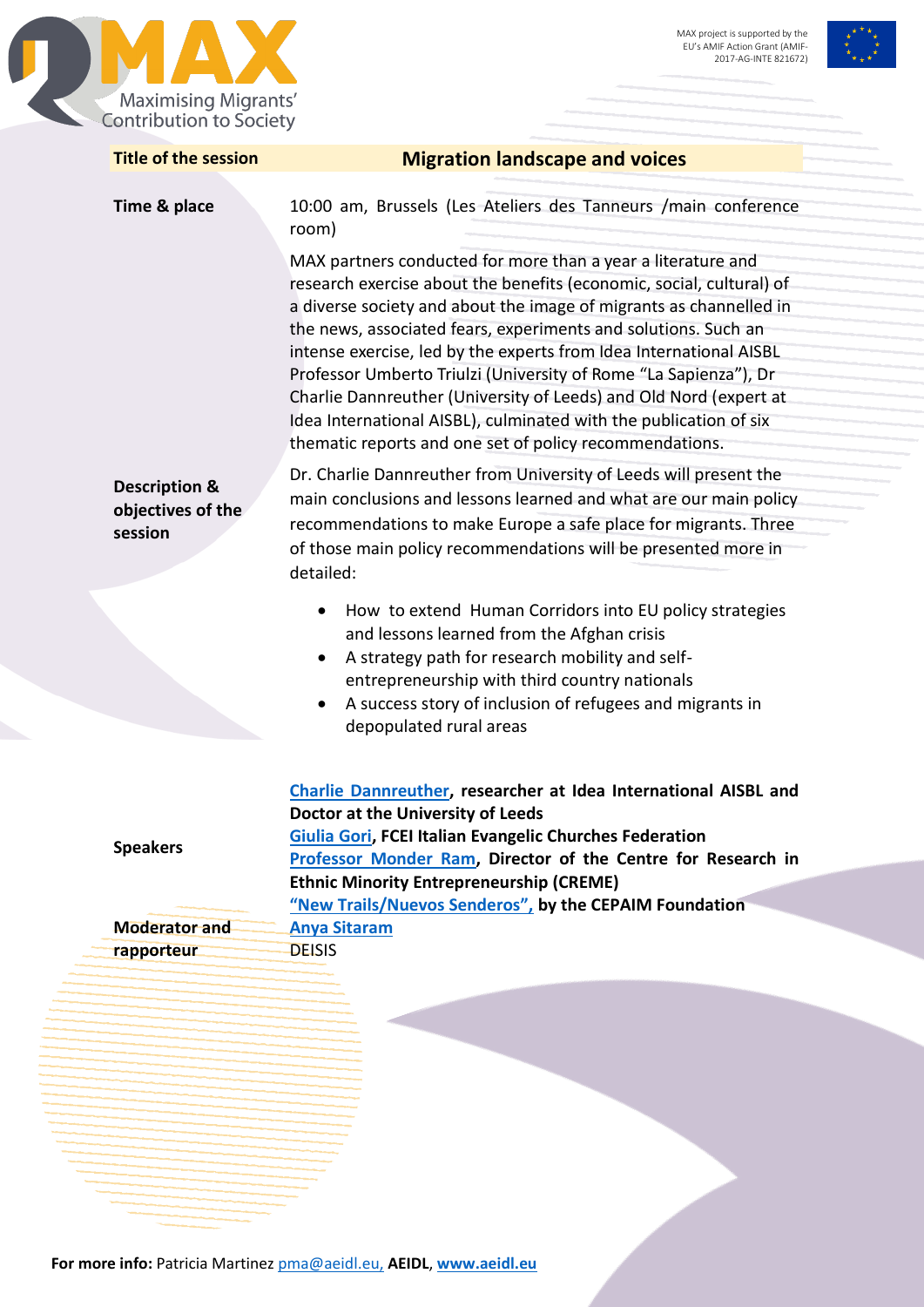



| <b>Title of the session</b>                              | Migrants' voices: Nothing about us without us!                                                                                                                                                                                                                                                                                                                                                                                                                                                                                                                                                                                                                                                                                                                                                                                                                                                                                                                                                                                                                                                                                                                                                                                                                  |
|----------------------------------------------------------|-----------------------------------------------------------------------------------------------------------------------------------------------------------------------------------------------------------------------------------------------------------------------------------------------------------------------------------------------------------------------------------------------------------------------------------------------------------------------------------------------------------------------------------------------------------------------------------------------------------------------------------------------------------------------------------------------------------------------------------------------------------------------------------------------------------------------------------------------------------------------------------------------------------------------------------------------------------------------------------------------------------------------------------------------------------------------------------------------------------------------------------------------------------------------------------------------------------------------------------------------------------------|
| Time & place                                             | 11:00 am, Brussels (Les Ateliers des Tanneurs / main conference<br>room)                                                                                                                                                                                                                                                                                                                                                                                                                                                                                                                                                                                                                                                                                                                                                                                                                                                                                                                                                                                                                                                                                                                                                                                        |
| <b>Description &amp;</b><br>objectives of the<br>session | A dynamic two-way process on integration means not only<br>expecting third-country nationals to embrace EU fundamental<br>values and learn the host language, but also offering them<br>meaningful opportunities to participate in the economy and society<br>of the Member State they settle in, and have their voice heard.<br>Actively contributing to and being allowed to contribute to the<br>political, cultural and social life are both at least as important as one<br>another to creating a sense of belonging and feeling fully anchored<br>in the host society, as well as to building socio-economically thriving<br>societies. Developing welcoming, diverse and inclusive societies is a<br>process that needs the engagement both of the third-country<br>nationals and of the receiving society.<br>In this session we will have the opportunity to hear the voices,<br>opinions and recommendations of newcomers in Europe, to get to<br>know in first person how they perceive the current integration<br>programmes and services, what they think about the<br>recommendations presented by the MAX project and what they<br>would recommend to make EU countries better placed to actively<br>include migrants in all spheres of society. |
| <b>Speakers</b>                                          | Gina May, Syrian interpreter and cultural mediator living in Rome<br>sharing her experience with the Humanitarian Corridors project<br>Razan Ismail, Founder of Kudwa and member of the Migration<br>Expert Group of the European Commission and the New Women<br>Connectors<br>Miroslava Keryk, historian, a specialist in migration issues and the<br>Ukrainian community in Poland, President of Nasz Wybór [Our                                                                                                                                                                                                                                                                                                                                                                                                                                                                                                                                                                                                                                                                                                                                                                                                                                             |
|                                                          | Choice] Foundation and editor of a monthly with the same title.                                                                                                                                                                                                                                                                                                                                                                                                                                                                                                                                                                                                                                                                                                                                                                                                                                                                                                                                                                                                                                                                                                                                                                                                 |
| <b>Moderator and</b>                                     | <b>Anya Sitaram</b>                                                                                                                                                                                                                                                                                                                                                                                                                                                                                                                                                                                                                                                                                                                                                                                                                                                                                                                                                                                                                                                                                                                                                                                                                                             |
| rapporteur                                               | <b>DEISIS</b>                                                                                                                                                                                                                                                                                                                                                                                                                                                                                                                                                                                                                                                                                                                                                                                                                                                                                                                                                                                                                                                                                                                                                                                                                                                   |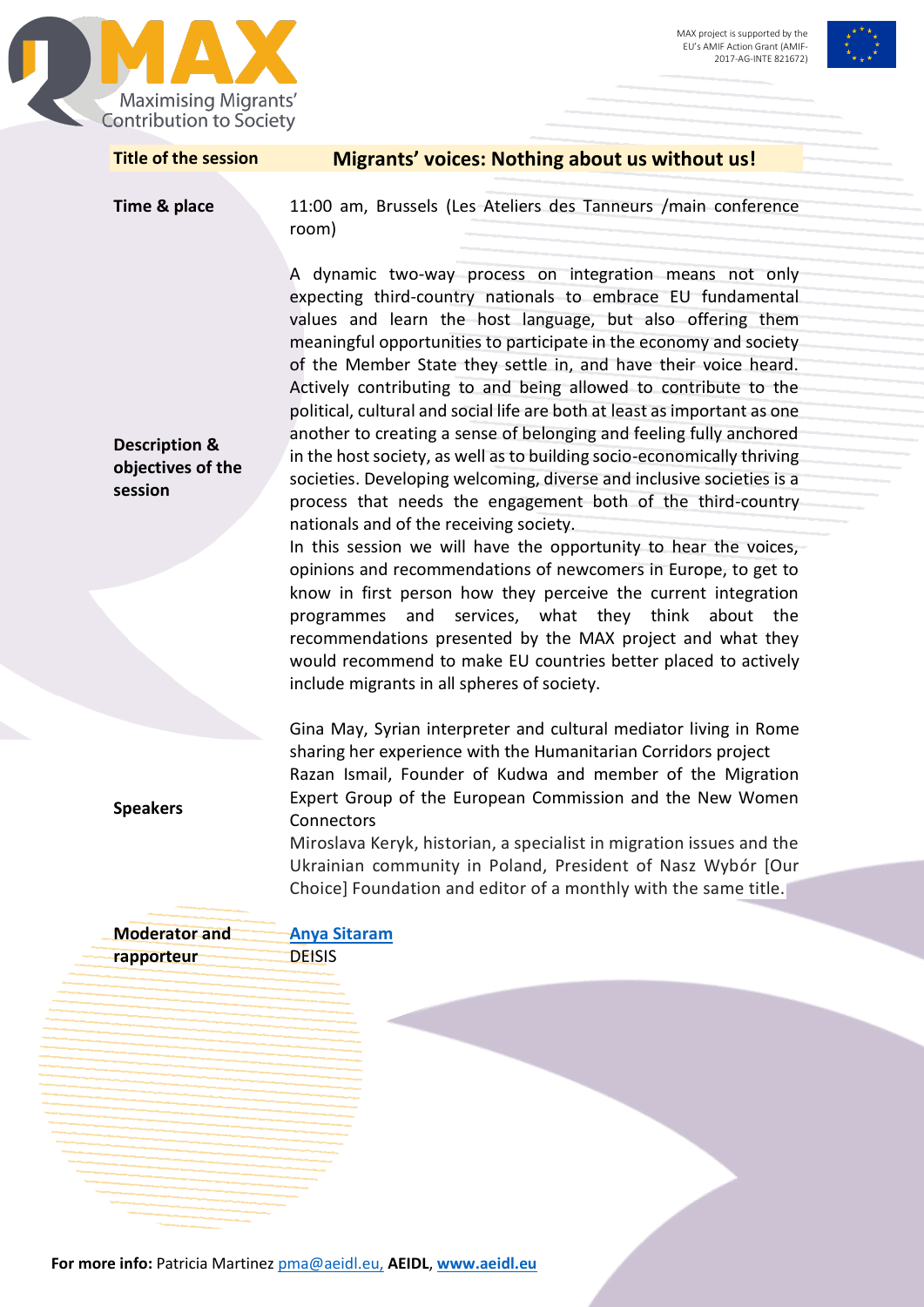



### **PARALLEL WORKSHOPS ROUND ONE**

| Title of the session               | Changing the narrative: how to effectively communicate<br>about migration to overcome wrong stereotypes and<br>misperceptions                                                                                                                                                                                                                                                                                                                                                      |
|------------------------------------|------------------------------------------------------------------------------------------------------------------------------------------------------------------------------------------------------------------------------------------------------------------------------------------------------------------------------------------------------------------------------------------------------------------------------------------------------------------------------------|
| Time & place                       | 13:30 pm, Brussels (Les Ateliers des Tanneurs /workshop room)                                                                                                                                                                                                                                                                                                                                                                                                                      |
|                                    | While there are many publications producing excellent reporting on<br>migration, it is still the case that reporting on migration is over-<br>simplified. Migrants are often portrayed in the media as victims, as<br>a threat, or as heroes. Each of these over-simplifications can cause<br>harm, by dehumanising people, by presenting their existence as a<br>threat to others, or by suggesting that they need to do something                                                |
| <b>Description &amp;</b>           | exceptional to be worthy of attention or even acceptance. When                                                                                                                                                                                                                                                                                                                                                                                                                     |
| objectives of the                  | writing about problems affecting migrants, or programmes that are                                                                                                                                                                                                                                                                                                                                                                                                                  |
| session                            | supposed to improve things for them, we need to listen to the<br>people affected, understand what is working, how and why so that<br>we can get the full picture of the situation and not a biased<br>interpretation. This workshop aims at presenting and discussing<br>good practices on how to communicate and report about migration<br>in the spirit of proving more nuanced information that can lead to<br>informed debates and changing the narrative about the very often |
|                                    | polarised and negative discourse about migration.                                                                                                                                                                                                                                                                                                                                                                                                                                  |
| <b>Speakers</b>                    | The Local, guests from the CoE Antirumors/Integrating cities<br>programme; Por Causa (tbc)                                                                                                                                                                                                                                                                                                                                                                                         |
| <b>Moderator and</b><br>rapporteur | Catherine Edwards, Award-winning digital editor and content<br>strategist at The Local Europe                                                                                                                                                                                                                                                                                                                                                                                      |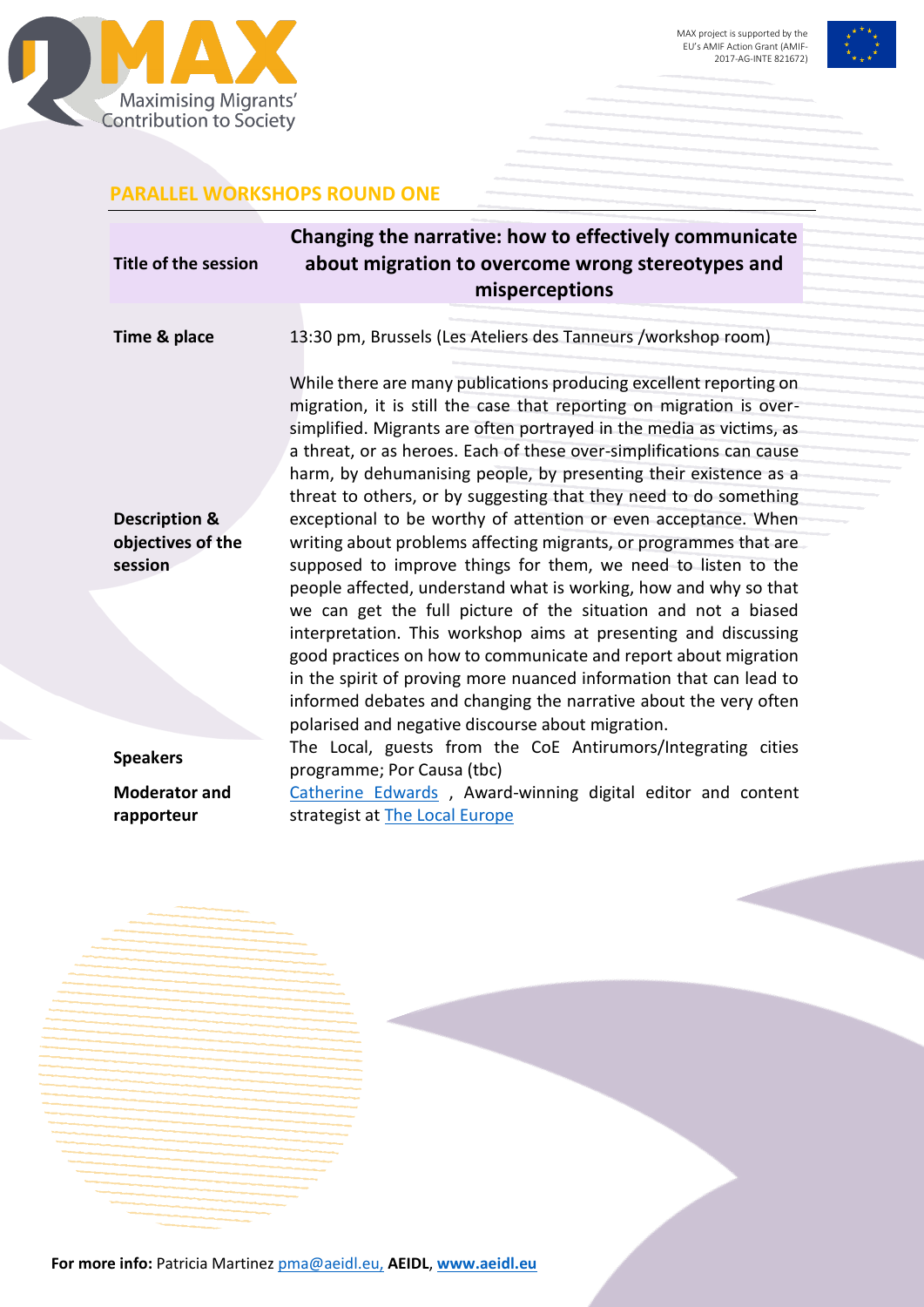



#### **Title of the session Migrant women' journeys**

**Time & place** 13:30 pm, Brussels (Les Ateliers des Tanneurs /workshop room)

Women represent half of the world's population and thus, half of its potential. However, gender inequality persists in all spheres of society. When it comes to migrant women, such inequalities are even higher due to a double discrimination based on gender and migration status. While in past decades migration flows towards EU countries were predominantly men, this tendency has drastically changed, with an increasing arrival of migrant women, though family reunification but also with their own personal project or as labour migrants, high-skilled workers or asylum seekers.

Despite the adverse situations, migrant women around the world have shown strength and resilience. Each year, some 100 million migrant women send remittances to their countries of origin.

To empower migrant women to feel secure and independent and develop a sense of belonging that encourage them to fulfil their aspirations it is essential to protect their human rights, boost their social inclusion and self-support that, in return, will mean the unlocking of an enormous potential for themselves and for our societies. A way of achieving that is to design support, accompaniment, education and training services and projects that effectively take into account the actual needs but also the experiences and points of view of migrant women in their design, implementation, monitoring and evaluation.

Evidences show that there is a lack of policy , action plans and strategies with particular focus on migrant women or gender issues

The main objective of this workshop is to understand effective ways of incorporating migrant women lens into the design, implementation, monitoring and evaluation of projects so that they are planned not only for them but with them.

To do so, we will

Present and analyse a case study where a migrant women users´ journey approach has been applied to understand: a) what worked and what needs to be improved and b) how it could be replicated in other initiatives

**Description & objectives of the session**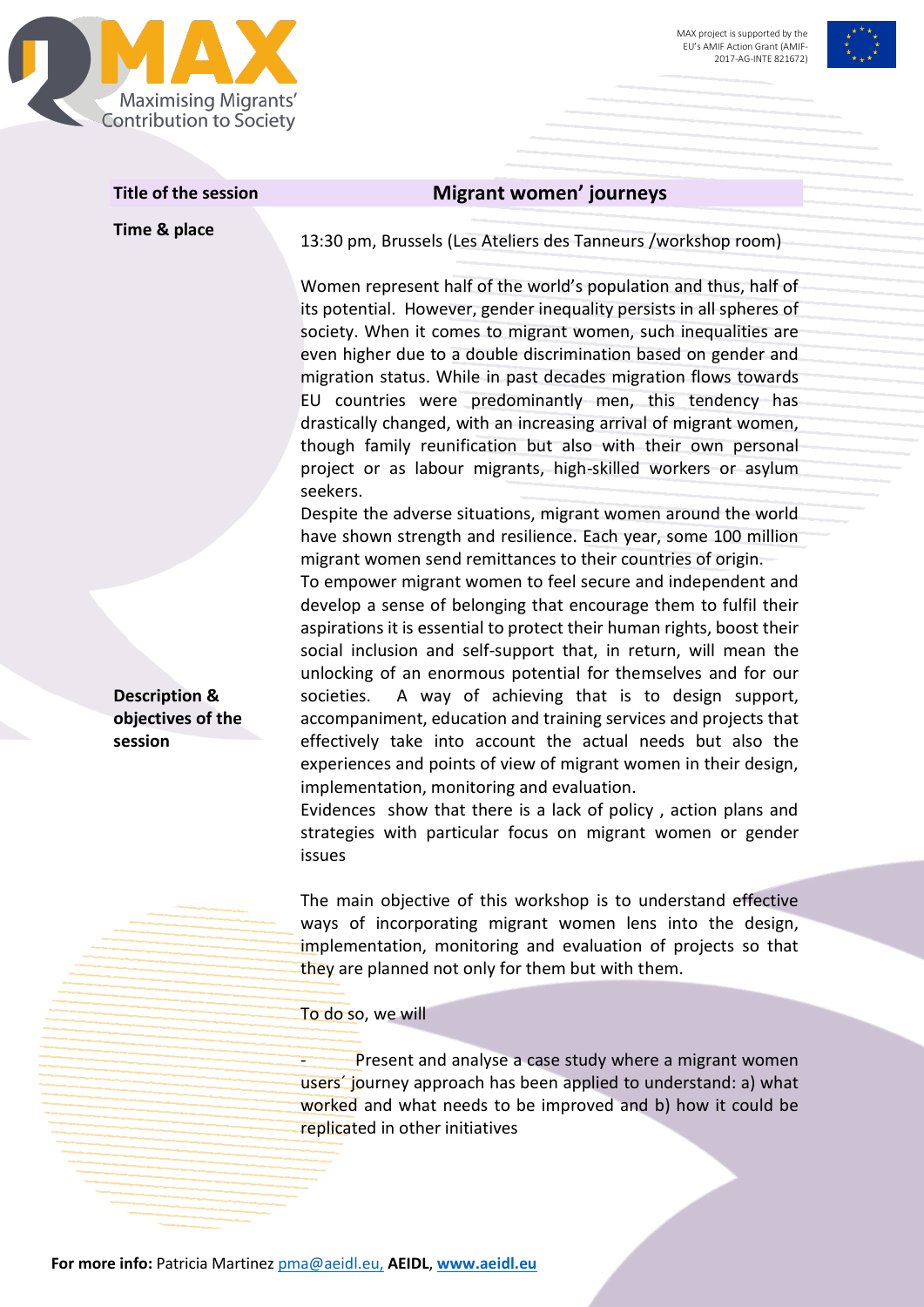



Debate about ways of promoting migrant women's meaningful participation

And most importantly, to hear from migrant women what their experience being part of such a process have been and what are their recommendations

**Moderator and rapporteur** 

**Speakers** BOOST, Youth Included, New Women Connectors, Kudwa

EPN and AEIDL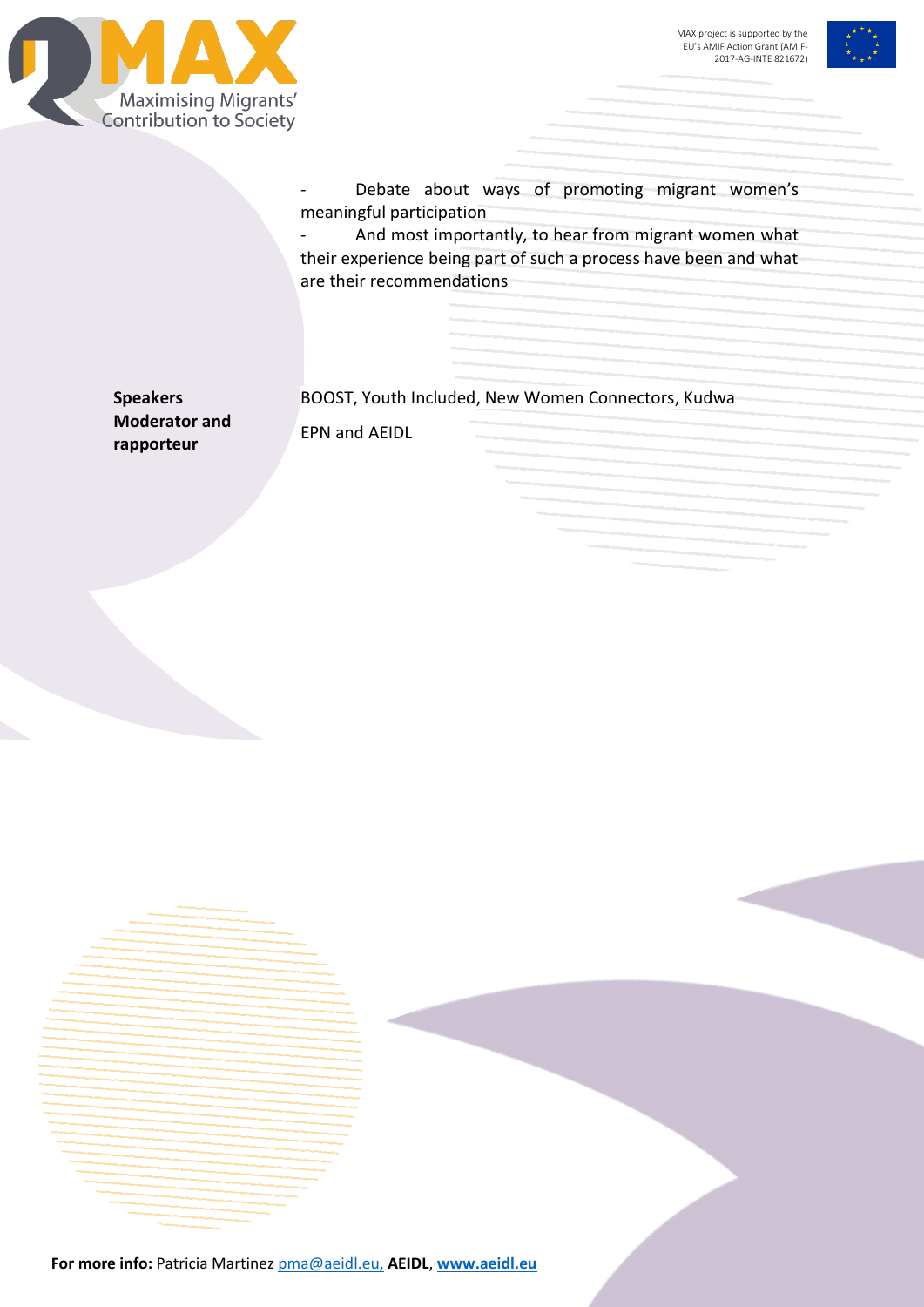



| Title of the session                                     | The role of Social Economy in supporting diverse<br>ecosystems and migrants' integration                                                                                                                                                                                                                                                                                                                                                                                                                                                                                                                                                  |
|----------------------------------------------------------|-------------------------------------------------------------------------------------------------------------------------------------------------------------------------------------------------------------------------------------------------------------------------------------------------------------------------------------------------------------------------------------------------------------------------------------------------------------------------------------------------------------------------------------------------------------------------------------------------------------------------------------------|
| Time & place                                             | 13:30 pm, Brussels (Les Ateliers des Tanneurs /workshop room)                                                                                                                                                                                                                                                                                                                                                                                                                                                                                                                                                                             |
| <b>Description &amp;</b><br>objectives of the<br>session | By definition, the social economy enterprises respond to the needs<br>of communities and societies. Therefore, they have always been<br>involved in the assistance and support to the integration of<br>migrants in Europe. They do so by providing many different<br>services: social and legal assistance, housing, training and<br>education, job integration, etc.<br>This workshop has a double focus: to explore the implications that<br>the new Social Economy Action Plan will have on integration and to<br>showcase some good examples of how social economy enterprises<br>contribute to migrant integration in EU countries. |
| <b>Speakers</b><br><b>Moderator and</b><br>rapporteur    | Italy, Legacoopsociali and Consorzio Communitas<br>Slovenia, ASES<br>Czech Republic, Youth Included<br>Germany, Netz<br>Greece, KMOP<br>Gianluca Pastorelli, Executive President at DIESIS, Eleonora Lamio,<br>Project Manager and Policy Officer at DIESIS                                                                                                                                                                                                                                                                                                                                                                               |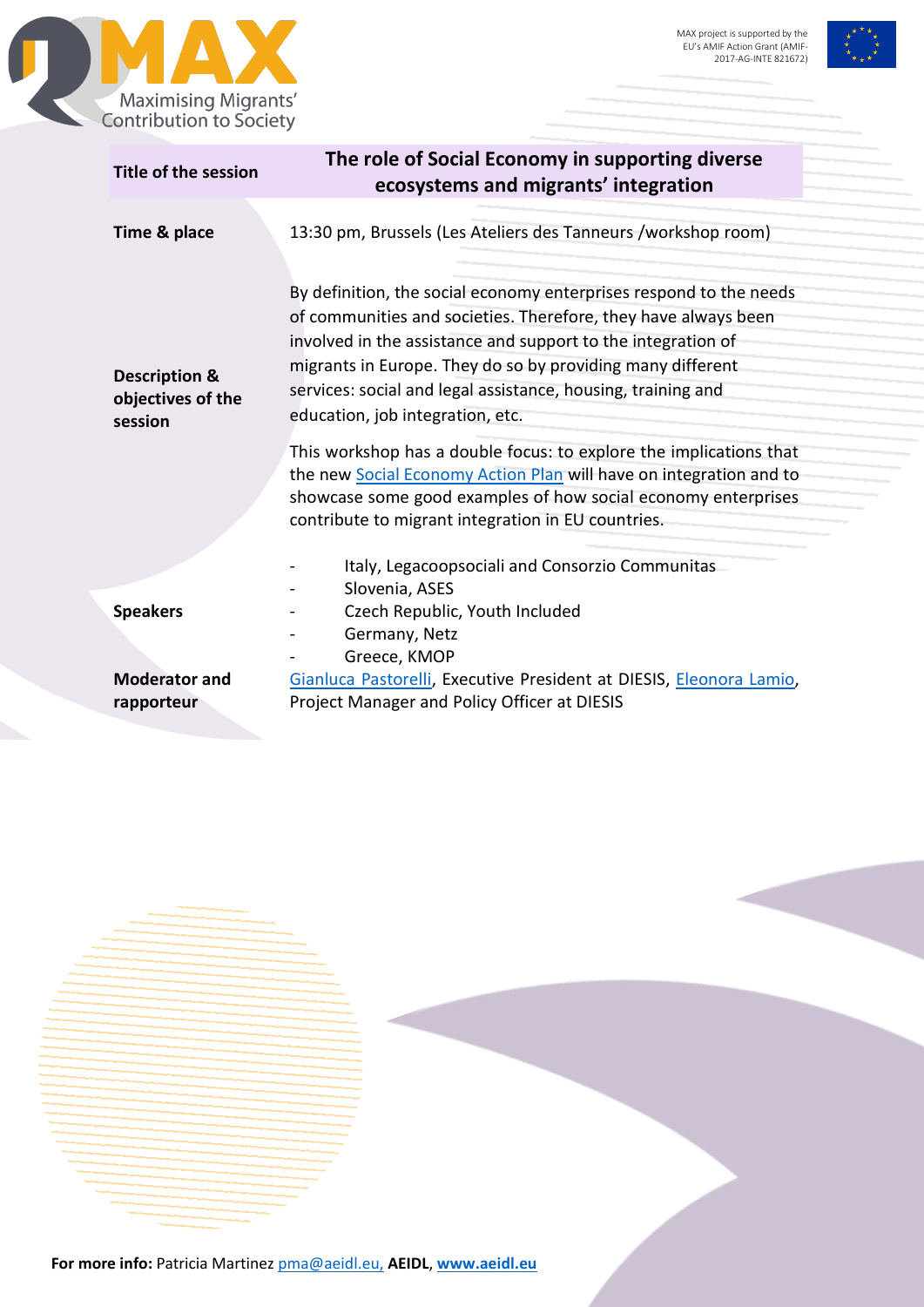



| Title of the session                                     | The impact of mass media on the migration discourses:<br>how to counterbalance misinformation and wrong<br>perceptions                                                                                                                                                                                                                                                                                          |
|----------------------------------------------------------|-----------------------------------------------------------------------------------------------------------------------------------------------------------------------------------------------------------------------------------------------------------------------------------------------------------------------------------------------------------------------------------------------------------------|
| Time & place                                             | 13:30 pm, Brussels (Les Ateliers des Tanneurs /workshop room)                                                                                                                                                                                                                                                                                                                                                   |
| <b>Description &amp;</b><br>objectives of the<br>session | The objective of this session is to understand the impact of media<br>on the public opinion, diversity and culture, and learn from<br>organisations carrying out different initiatives how community-led<br>initiatives can work to overcome misconceptions, prejudices and<br>stereotypes in the spirit of triggering a more nuanced debate<br>about migration, avoid xenophobia and strength social cohesion. |
|                                                          | The session will start with a short lecture, followed by panel<br>presentation of initiatives and roundtable debate with the<br>audience.                                                                                                                                                                                                                                                                       |
| <b>Speakers</b>                                          | Giacomo Toffano, PhD fellow of the Research Council - Flanders<br>(FWO) and a member of ECHO, the research group on media,<br>culture, and politics at the Vrije Universiteit Brussel, Belgium                                                                                                                                                                                                                  |
|                                                          | Madeleina Kay, Media Diversity Institute                                                                                                                                                                                                                                                                                                                                                                        |
|                                                          | Sophie Van Haasen, Coordinator GFMD Mayor Mechanism                                                                                                                                                                                                                                                                                                                                                             |
|                                                          | Frankie Reid, Research and Production Assistant at Migration<br><b>Matters</b>                                                                                                                                                                                                                                                                                                                                  |
| <b>Moderator and</b><br>rapporteur                       | <b>Anya Sitaram</b>                                                                                                                                                                                                                                                                                                                                                                                             |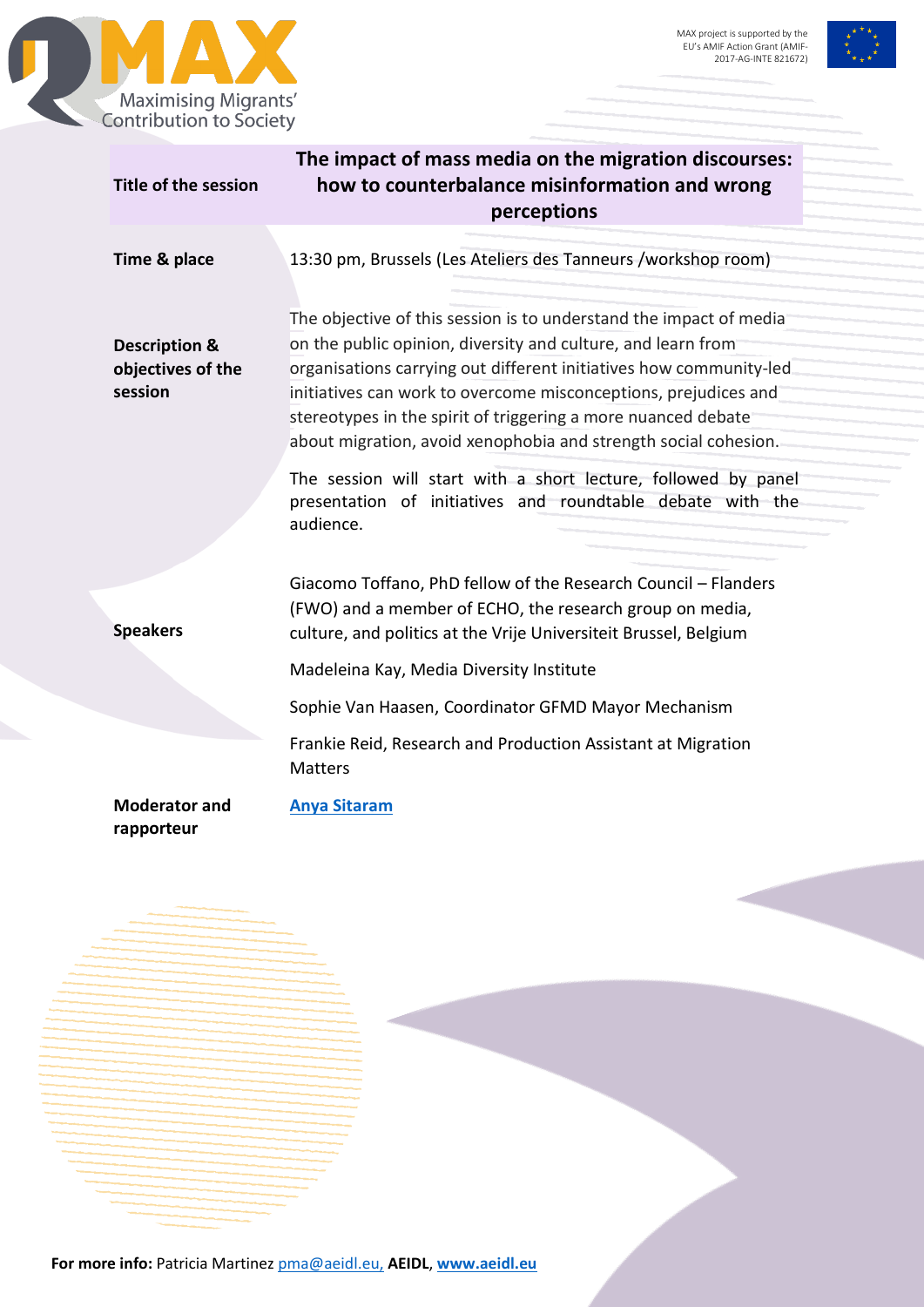

### **PARALLEL WORKSHOPS ROUND TWO**



**Title of the session Integrating cities: access to local services for all Time & place** 14:30 pm, Brussels (Les Ateliers des Tanneurs /workshop room) **Description & objectives of the session** The percentage of foreigners living in many of Europe's cities has considerably increased over the last couple of decades and it is likely more migrants will be arriving in urban areas of the EU in the coming years. Urban areas are therefore on the front line of migrant reception and subsequent integration. They play a significant role in managing migrants' integration but they face several challenges such as lack of resources or a top-down multilevel governance. Nonetheless, many of them have recently been doing efforts to deploy innovative strategies to try to reduce barriers for newcomers and make their cities a welcome space for all. In this workshop we will hear the experiences of those integrating cities, the process they have been setting up to make their local services more accessible and inclusive, the impact that COVID19 has had on them and the way ahead to continue building more inclusive cities for all. **Speakers**  [Maria Grazia Montella,](https://www.ccre.org/equipes/view/10) Project and Policy Officer IncluCities and Migration and Integration Task Force CEMR-CCRE [Dolinda Cavallo,](https://www.linkedin.com/in/dolinda-cavallo-419332a1/?originalSubdomain=be) Project Manager Migration projects at the European Association for Local Democracy (ALDA) [Katharina Bamberg,](https://www.linkedin.com/in/katharinabamberg/?originalSubdomain=be) Migration Policy Advisor at EUROCITIES **Moderator and rapporteur**  [Patricia Martinez,](https://www.linkedin.com/in/patricia-mart%C3%ADnez-s%C3%A1ez-71643bb0/?locale=en_US) Project Manager and Policy Officer at [AEIDL](http://www.aeidl.eu/)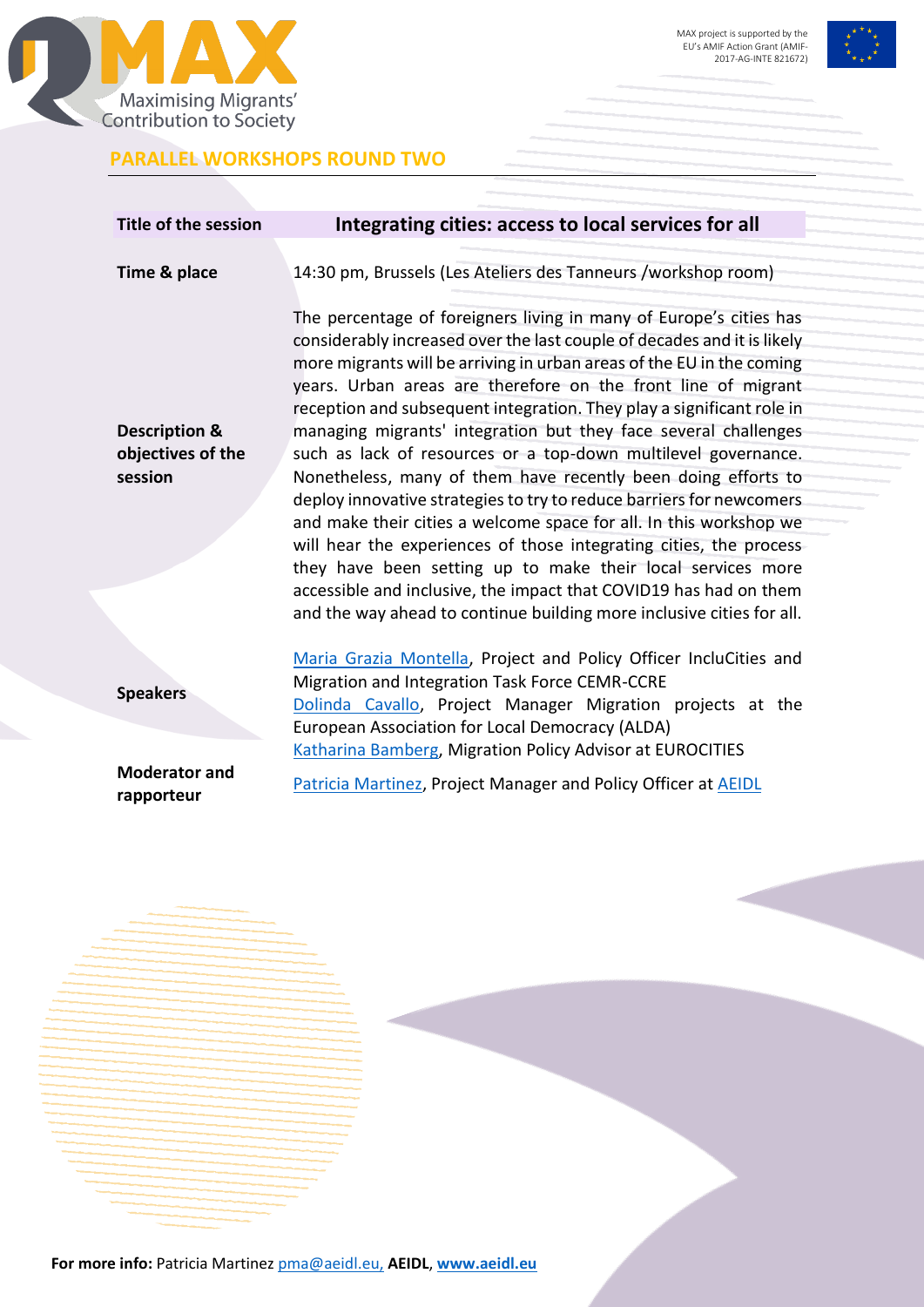



| Title of the session                                     | Access to education: how to strengthen the<br>educational ecosystem in cooperation with the<br><b>Third Sector</b>                                                                                                                                                                                                                                                                                                                                                                                                                                                                                                                                                                                                                                                                                                                                                                                                                                                                                                                                                                                                                                                                                                                                                                                                                                                                                                                         |
|----------------------------------------------------------|--------------------------------------------------------------------------------------------------------------------------------------------------------------------------------------------------------------------------------------------------------------------------------------------------------------------------------------------------------------------------------------------------------------------------------------------------------------------------------------------------------------------------------------------------------------------------------------------------------------------------------------------------------------------------------------------------------------------------------------------------------------------------------------------------------------------------------------------------------------------------------------------------------------------------------------------------------------------------------------------------------------------------------------------------------------------------------------------------------------------------------------------------------------------------------------------------------------------------------------------------------------------------------------------------------------------------------------------------------------------------------------------------------------------------------------------|
| Time & place                                             | 14:30 pm, Brussels (Les Ateliers des Tanneurs /workshop room)                                                                                                                                                                                                                                                                                                                                                                                                                                                                                                                                                                                                                                                                                                                                                                                                                                                                                                                                                                                                                                                                                                                                                                                                                                                                                                                                                                              |
| <b>Description &amp;</b><br>objectives of the<br>session | The right to education is often taken for granted, but for newly<br>arrived migrants to access and exercise this important right means<br>very often to be able to short out many barriers. For migrants,<br>refugees, and asylum seekers, receiving an education is the best<br>way to become independent full members of their new countries.<br>In order to promote a supportive ecosystem able to make the<br>access to education for migrants easier, the education system<br>needs to coordinate efforts with other relevant actors, such as<br>local authorities, NGOs and CSO. Nonetheless, this multi-<br>stakeholder ecosystem is not always in place or acts as ad hoc<br>cooperation rather than a sustainable scheme.<br>Knowing how to navigate the system or have access to support and<br>social networks is crucial for migrants to establish themselves in<br>the socio-cultural and economic part of the host society. The role<br>of the public sector is to create the conditions for everyone to<br>participate in society on an equal basis. However, very often the<br>NGOs play the key role as connectors or "icebreakers" in social<br>integration, including accompaniment to access the education<br>system or to receive training and no formal education directly from<br>them. They fill the gaps where the public system is not arriving and<br>have the trust of migrants' communities, which makes them |
|                                                          | essential bridge-builders.<br>The main objective of this workshop is to understand effective<br>ways of generating and sustaining a supportive ecosystem aiming                                                                                                                                                                                                                                                                                                                                                                                                                                                                                                                                                                                                                                                                                                                                                                                                                                                                                                                                                                                                                                                                                                                                                                                                                                                                            |
|                                                          | at guaranteeing the access to education for migrants.                                                                                                                                                                                                                                                                                                                                                                                                                                                                                                                                                                                                                                                                                                                                                                                                                                                                                                                                                                                                                                                                                                                                                                                                                                                                                                                                                                                      |
|                                                          | To do so, we will<br>Present and analyse two existing supportive ecosystem<br>Hear the testimonies of migrants and cultural mediators to                                                                                                                                                                                                                                                                                                                                                                                                                                                                                                                                                                                                                                                                                                                                                                                                                                                                                                                                                                                                                                                                                                                                                                                                                                                                                                   |
|                                                          | identify good practices and key breaking points in the process to<br>generate that ecosystem<br>Debate with the audience, and particular with migrants and                                                                                                                                                                                                                                                                                                                                                                                                                                                                                                                                                                                                                                                                                                                                                                                                                                                                                                                                                                                                                                                                                                                                                                                                                                                                                 |
|                                                          | <b>NGO representatives</b>                                                                                                                                                                                                                                                                                                                                                                                                                                                                                                                                                                                                                                                                                                                                                                                                                                                                                                                                                                                                                                                                                                                                                                                                                                                                                                                                                                                                                 |
|                                                          |                                                                                                                                                                                                                                                                                                                                                                                                                                                                                                                                                                                                                                                                                                                                                                                                                                                                                                                                                                                                                                                                                                                                                                                                                                                                                                                                                                                                                                            |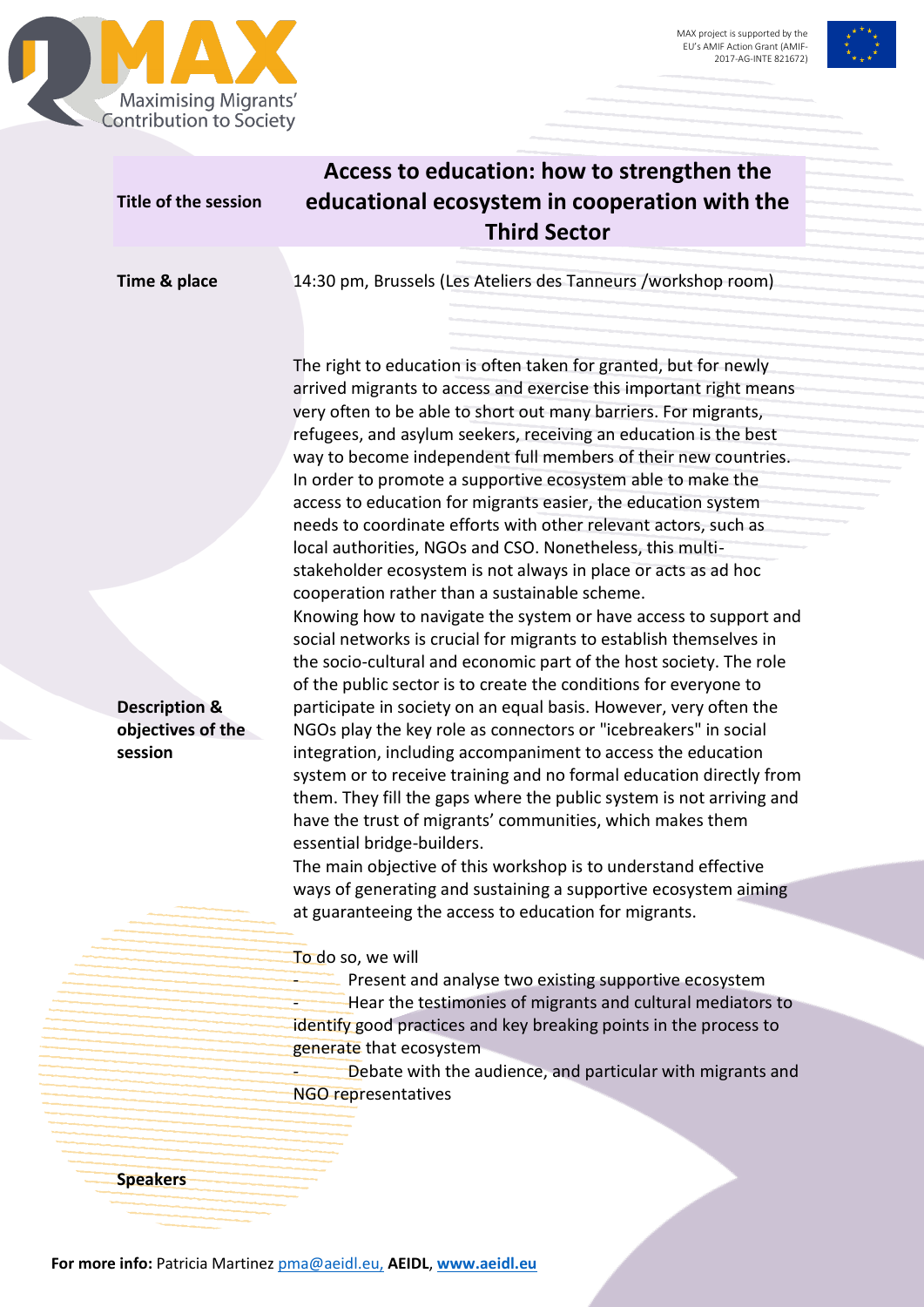



Contribution to SocietyKarolina Czerwińska, Project Manager on Training, Informal Education and Migrants' Integration at Polish Migration Forum Afroditi Azari, Project Manager at the Social Action and Innovation Centre in Greece (KMOP)

**Moderator and rapporteur [Anya Sitaram](http://www.moderatorseurope.eu/anya-sitaram/)**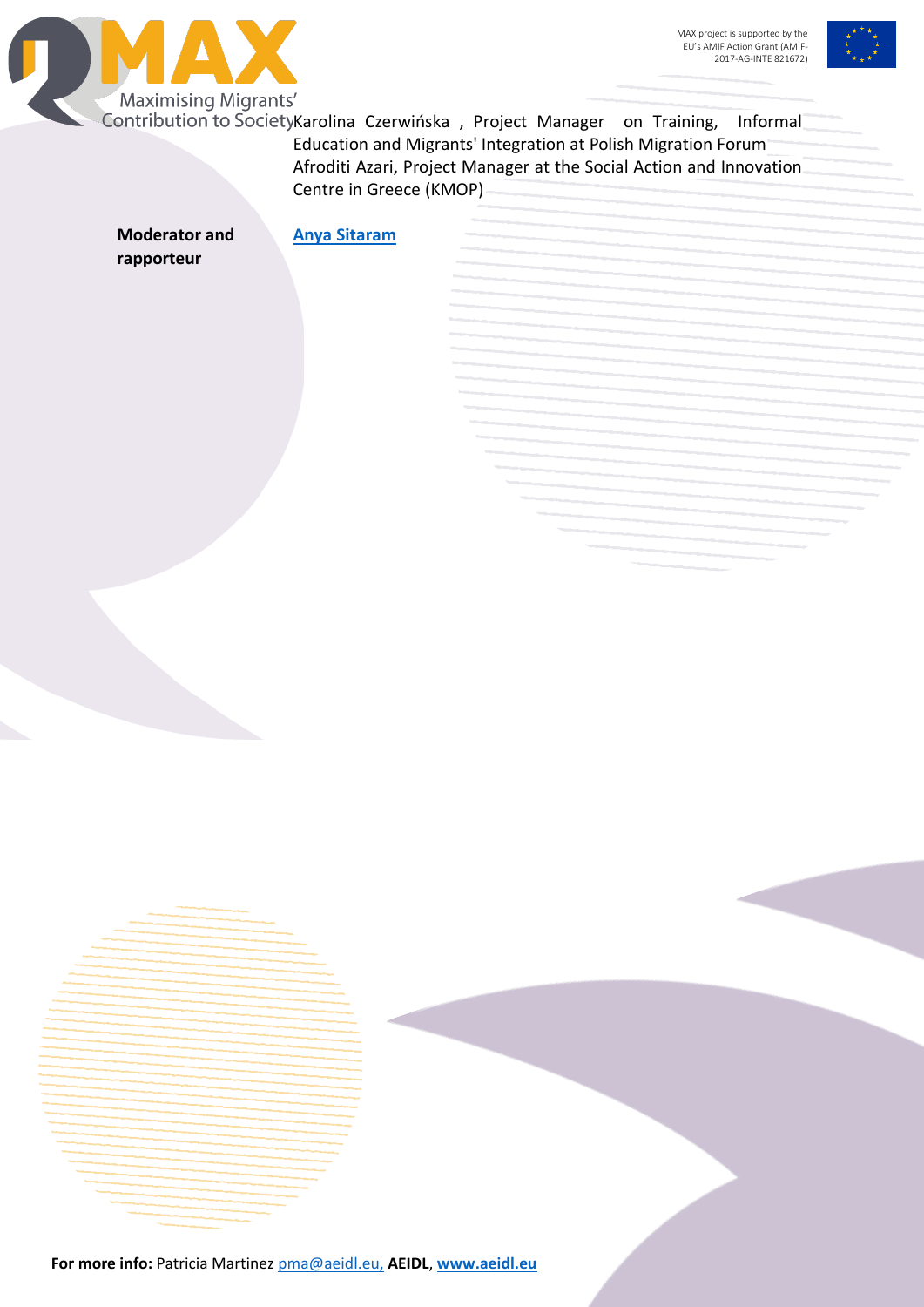



| Title of the session                                     | Labour market integration after the COVID pandemic:<br>main trends, challenges and opportunities |
|----------------------------------------------------------|--------------------------------------------------------------------------------------------------|
| Time & place                                             | 14:30 pm, Brussels (Les Ateliers des Tanneurs /workshop room)                                    |
| <b>Description &amp;</b><br>objectives of the<br>session | Details will be provided soon                                                                    |
| <b>Speakers</b>                                          | Cooperatives from Legacoop, CCM, EPN, HOGIAF, FEDIF, ASES, Singa<br>Belgium, Duo for a Job       |
| <b>Moderator and</b><br>rapporteur                       | Kenan Kasimoglu, SweTurk                                                                         |
|                                                          |                                                                                                  |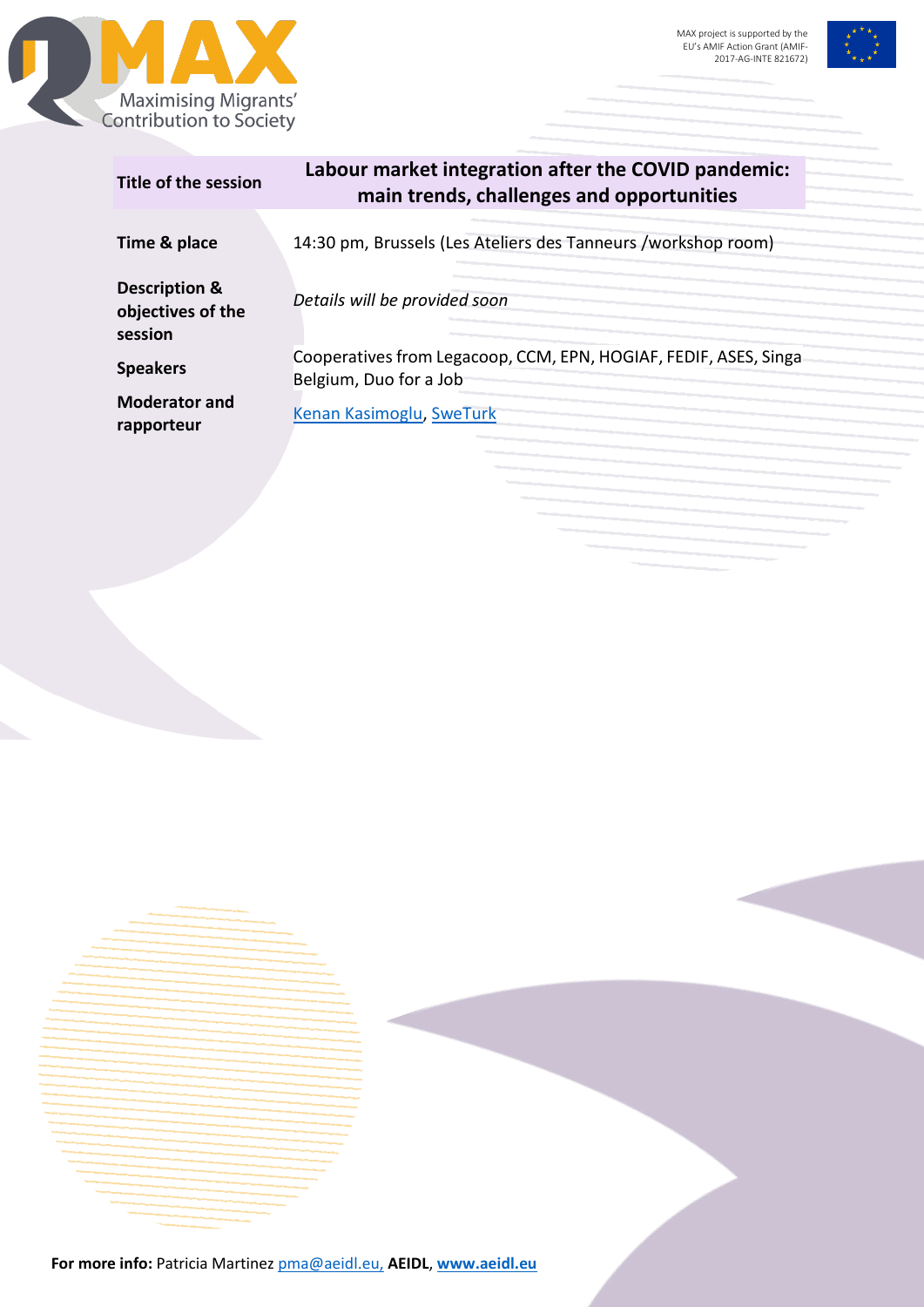



| <b>Title of the session</b>                              | ICT and digitisation: towards the integration of<br>migrants and refugees. Stories around Europe                                                                                                                                                                                                                                                                                                                                                                                                                                                                                                                                            |
|----------------------------------------------------------|---------------------------------------------------------------------------------------------------------------------------------------------------------------------------------------------------------------------------------------------------------------------------------------------------------------------------------------------------------------------------------------------------------------------------------------------------------------------------------------------------------------------------------------------------------------------------------------------------------------------------------------------|
| Time & place                                             | 14:30 pm, Brussels (Les Ateliers des Tanneurs /workshop room)                                                                                                                                                                                                                                                                                                                                                                                                                                                                                                                                                                               |
| <b>Description &amp;</b><br>objectives of the<br>session | The link between social and digital exclusion is particularly obvious<br>for migrants, who usually enter a new country with few local<br>resources, less knowledge of how to access these resources, and<br>cultural and linguistic barriers to understanding how to access help<br>and engage in the digital economy.<br>Digital technology can play a positive role in building social capital<br>and hence social inclusion among refugee and migrant groups.<br>Initiatives supporting digital inclusion therefore benefit migrants'<br>integration to society, wellbeing, and their potential to contribute<br>to the digital economy. |
| <b>Speakers</b>                                          | ENoMW, Youth Included, Molengeek, Hack Your Future                                                                                                                                                                                                                                                                                                                                                                                                                                                                                                                                                                                          |
| <b>Moderator and</b><br>rapporteur                       | Vesa Latifi, Diesis Network                                                                                                                                                                                                                                                                                                                                                                                                                                                                                                                                                                                                                 |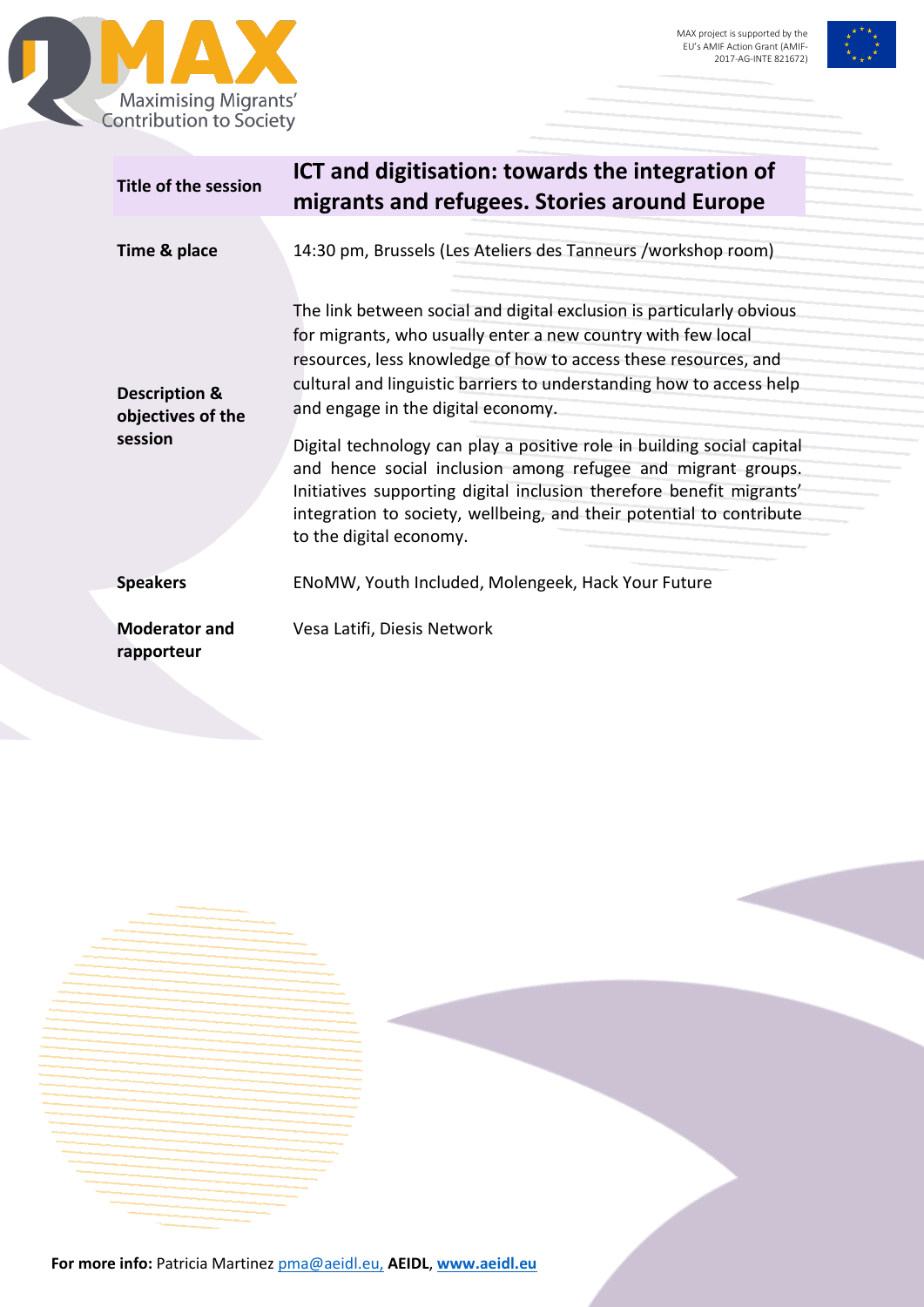

**PANEL SESSIONS & CLOSING**



| Title of the session               | The strategy going forward                                                                                                                                                                                                                                              |
|------------------------------------|-------------------------------------------------------------------------------------------------------------------------------------------------------------------------------------------------------------------------------------------------------------------------|
| Time & place                       | 16:00 pm, Brussels (venue to be confirmed/main conference room)                                                                                                                                                                                                         |
| <b>Description</b>                 | Panel discussion with representatives from several European<br>Commission DGs to discuss how all the lessons learnt, policy<br>recommendations presented and feedback received from migrants<br>and civil society can be implemented in their DGs' strategy and<br>work |
| <b>Speakers</b>                    | Monique Pariat, Directorate-General for Migration and Home<br>Affairs (tbc)<br>Maciej Popowski. Deputy Director-General for Neighbourhood<br>Policy and Enlargement (tbc)                                                                                               |
| <b>Moderator and</b><br>rapporteur | <b>Anya Sitaram</b>                                                                                                                                                                                                                                                     |